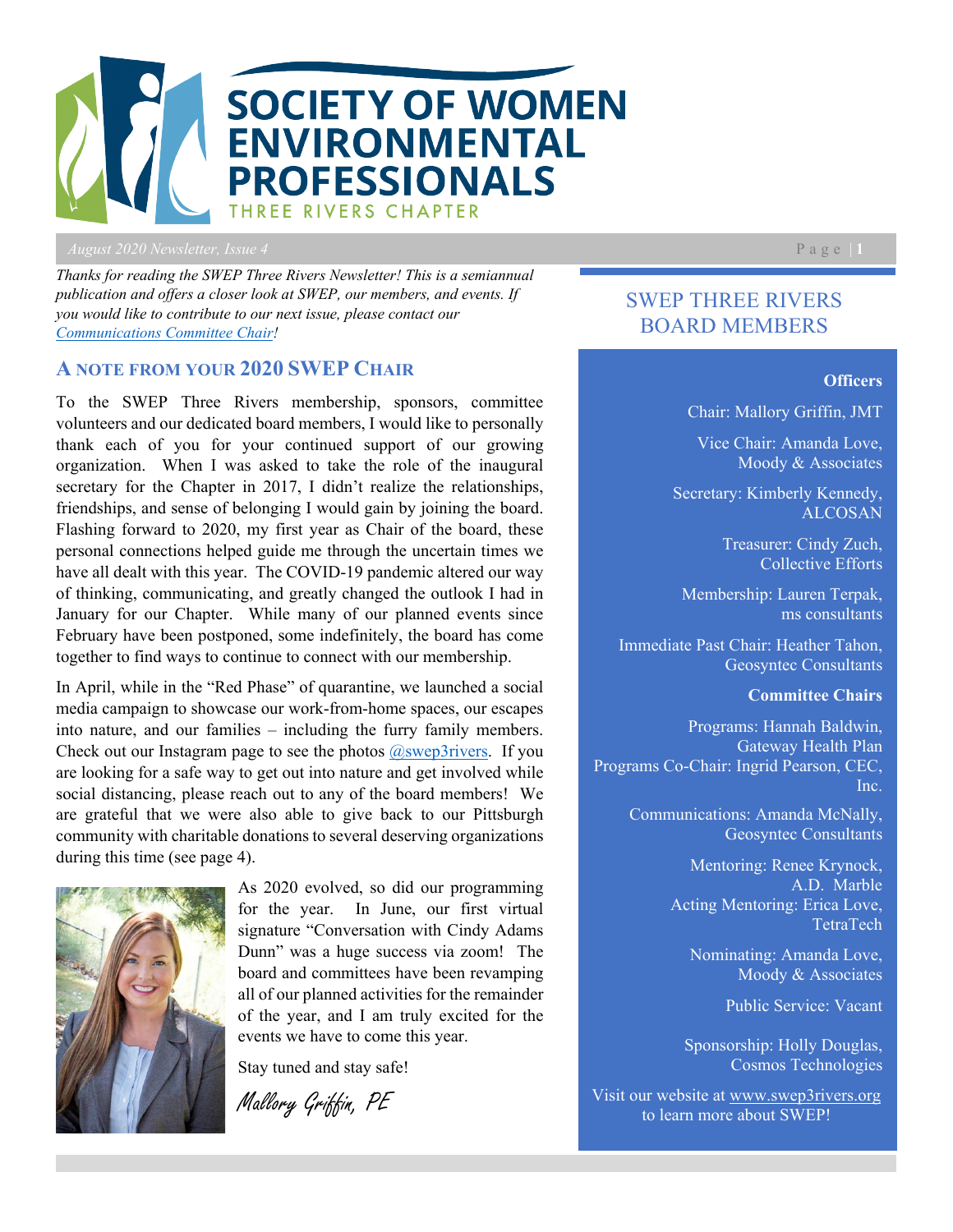

## **SPEED NETWORKING MENTORSHIP EVENT**

As part of our mission of professional development and networking, SWEP Three Rivers hosted its very first Speed-Networking Mentorship Event at Threadbare Cider House on January 29, 2020. The event followed a speed-dating format, in which attendees were able to meet and chat one-on-one with other environmental professionals. Each pair had a few minutes to chat and exchange information, then partners rotated when the time ran out. The goal was to facilitate new mentoring connections within our membership.

The division for rotating partners was based on years of experience (one side of the table sat women with 10 or more years of experience who stayed seated, and the other side were women with fewer years of experience who moved to the next partner when time ran out). But at the same time, participants kept in mind that mentorship is multifaceted and not a oneway street: both sides of the table have valuable insight no matter how long they've been in the industry. For a valuable mentoring relationship to last, interest and engagement from both parties is essential.



*PHOTO CREDIT: RENEE KRYNOCK*

The speed-dating format broke down the usual networking discomfort and by the end of the night, participants had made at least 15 personal connections, plus any other connections they made during mingling time before and after. Our members clearly have a wealth of advice, wisdom, and support to share. Between Threadbare's wonderful bar selection, delicious appetizers, and first-rate

company, it was a truly enjoyable night and a great way to kick off our 2020 calendar!



*PHOTO CREDIT: RENEE KRYNOCK*

It's especially important in our current state of isolation to actively maintain career relationships. If you were in attendance, let this be a prompt to reach out to at least one connection you made. If you couldn't make it to the event, reach out to someone who's helped you along the course of your career. Big changes are happening for everyone- it's a perfect time to check in and show your appreciation. A sincere thank you to all our attendees and volunteers for making this such a successful event! If you have any questions or want to get involved in the Mentoring Committee, please contact Renée Krynock at [rkrynock@admarble.com.](mailto:rkrynock@admarble.com)

# **PADEP HOSTS REGULATORY UPDATE FOR SWEP MEMBERS**

On February 7, 2020, SWEP members trekked through wind, sleet, and snow to Pennsylvania Department of Environmental Protection's Southwest Regional Office for an update from Department staff during our Brown Bag lunch event. Brian Schimmel, Local Government Liaison for DEP kicked off the meeting by introducing Regional Director Ron Schwartz. Director Schwartz provided an overview of operations and programs in the Southwest region, which covers eight counties and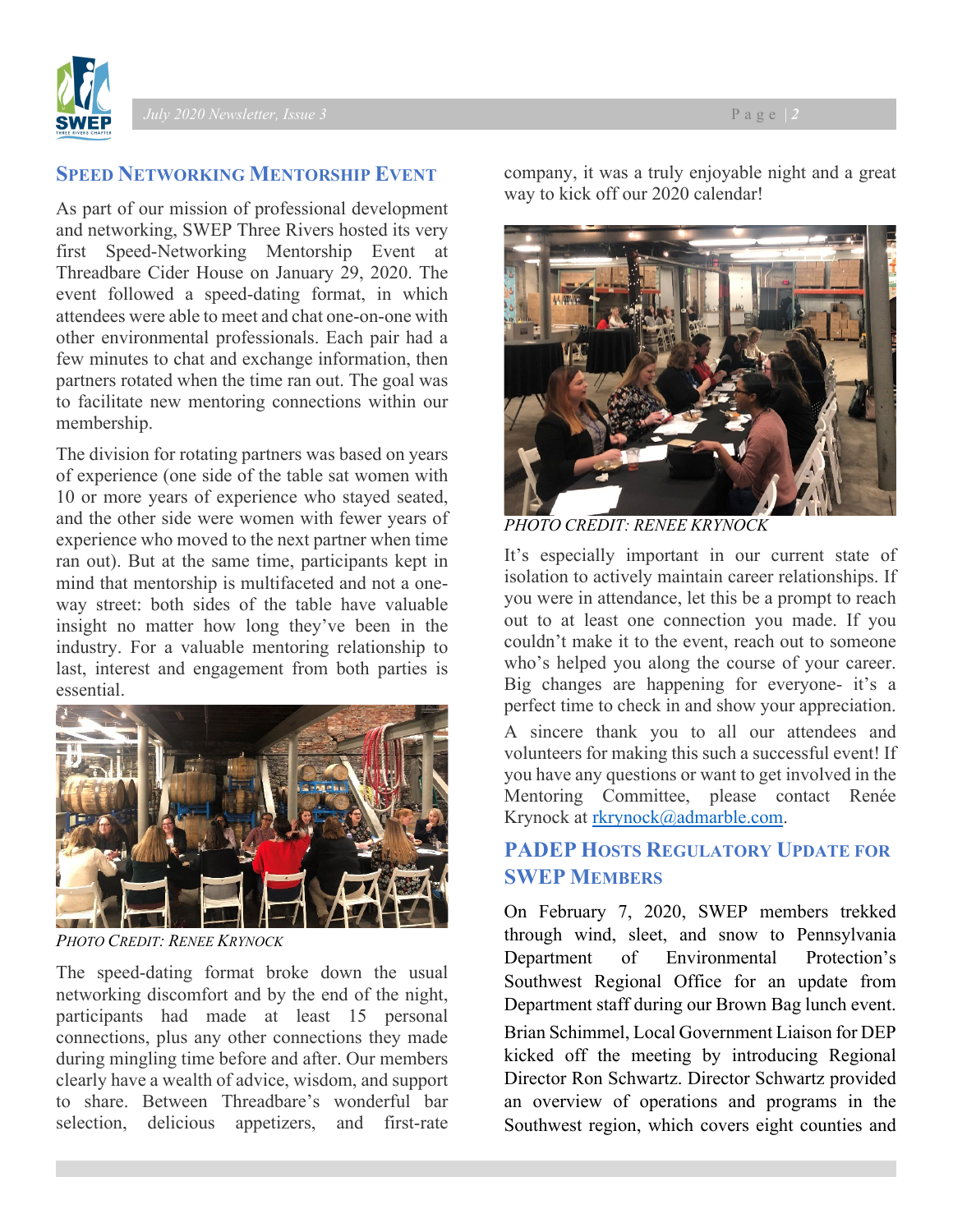494 municipalities, including Pittsburgh where the office is located. Director Schwartz outlined some challenges particular to the Southwest Region, including an increase in flooding events impacting permitting for projects across industry sectors and the institution and implementation of new epermitting and other electronic filing initiatives, and described how the Department was adapting and rising to meet those challenges.

Director Schwartz was followed by Dana Drake, Waterways & Wetlands Program Manager in the Southwest Region. Ms. Drake provided an overview of hot topics in her program including the establishment of the Regional Permit Coordination Office, a centralized office within DEP to support Chapter 102, 105, and Section 401 State Water Quality Certifications required under the federal Clean Water Act for pipelines spanning three or more counties and two or more DEP regions or those crossing state lines. Ms. Drake also covered recent changes to the PAG-02, General Permit for Stormwater Discharges Associated with Construction Activities, which was renewed with significant updates in December 2019.

Our third and final speaker was Kareen Milcic, Environmental Group Manager for permitting in for the Oil and Gas program. Ms. Milcic focused her update on the Geologic Hazard Mitigation Program administered through the Erosion and Sedimentation Control General Permit For Earth Disturbance Associated With Oil And Gas Exploration, Production, Processing, Or Treatment Operations Or Transmission Facilities (ESCGP-3) that was finalized by DEP in October of 2018. The Geologic Hazard Mitigation Plan is a new component in the ESCGP-3 and is a vitally important component of the permitting process as flooding and landslide events continue to increase across the commonwealth.

We wrapped up the lunch with some cookies and a Q&A session, where all three speakers graciously answered questions from SWEP members. We are so grateful for the opportunity to hear from DEP in this

informal yet incredibly valuable setting for our membership! We hope to continue offering this event annually for our members and look forward to our next lunch with the Department.

# **DCNR SECRETARY CINDY ADAMS DUNN JOINED SWEP FOR OUR FIRST VIRTUAL "CONVERSATION" EVENT**

On June 16, 2020 SWEP hosted our first ever virtual Conversation with Pennsylvania Department of Conservation and Natural Resources Secretary Cindy Adams Dunn. We were so delighted to have Secretary Dunn join us, especially after having to cancel our in-person Conversation in mid-March as a result of the coronavirus outbreak.

Caron Glotfelty, Director of the Allegheny County Parks Foundation, active SWEP Program Committee member, and former "Conversation" interviewee, took on the role of interviewer and opened the Conversation with a question about the impact of coronavirus on DCNR. Secretary Dunn assured the members that all the facilities that will be reopening for public use this summer are now open and ready to be enjoyed by the public (For details on what facilities are open, visit [https://www.dcnr.pa.gov/FacilitiesMap/Pages/defau](https://www.dcnr.pa.gov/FacilitiesMap/Pages/default.aspx) [lt.aspx\)](https://www.dcnr.pa.gov/FacilitiesMap/Pages/default.aspx).

Our conversation also touched on another pressing topic – the Black Lives Matter movement, and how DCNR is continually reevaluating and pushing forward efforts to diversify its, workforce and to assure equitable access to public lands for all citizens of the Commonwealth. Secretary Dunn mentioned one way the Department encourages the growth in diversity is through its Pennsylvania Outdoor Corps program, which offers work experience, job training, and environmental educational opportunities to young people who complete recreation and conservation projects on Pennsylvania's public lands.

Secretary Dunn also shared some of her personal story, and how her passion for the outdoors and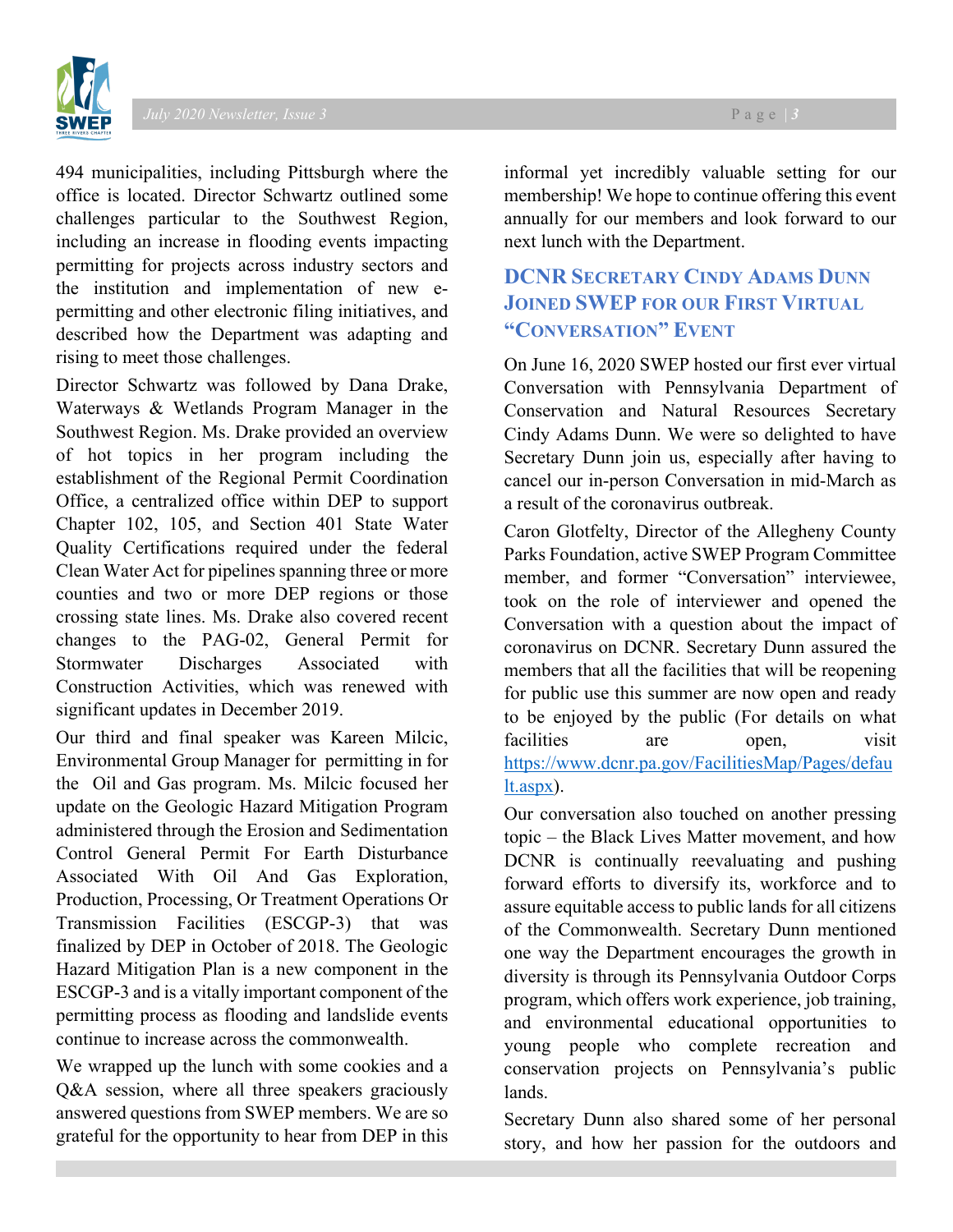

exploring new places led her to pursue a biology degree and, with the encouragement of one of her professors, a career in conservation. She also shared that she feels her proudest accomplishment is her ability to build coalitions to achieve common goals, which is a great testament to the kind of leader Secretary Dunn is.

One of her most poignant anecdotes, which I believe resonated with many SWEP members, is that selfconfidence is a constant struggle for her. What she has learned about herself is that if she gives 100 percent to whatever task she has before her, that dedication and drive to do her best is freeing, and her

## **A REVIEW OF 2020 CHARITABLE GIVING**

SWEP Three Rivers Chapter is proud to have donated to the following organizations in 2020 who have provided support and resources for our community. We recognize the work these organizations continue to do in the face of an ongoing global pandemic to support their communities.

412 Food Rescue:<https://412foodrescue.org/>

University of Pittsburgh Medical Center (UPMC) – Pharmacy: <https://www.upmc.com/services/pharmacy/presbyterian>

Womanspace East:<https://www.wseinc.org/>

Western Pennsylvania Diaper Bank:<https://www.wpadiaperbank.org/>



In April 2020, SWEP Three Rivers partnered with Sly Fox Taphouse to provide 60 lunches to the front line workers of the UPMC Pharmacy location in south side Pittsburgh. Sly Fox generously donated 15% of all food costs on top of the \$500 donation from SWEP and delivered the food to the staff directly.

#### *PHOTO CREDIT: MALLORY GRIFFIN*

In total, SWEP 3 Rivers donated over \$2,500 during the COVID pandemic to-date. Thank you to all our membership for your continued support.

self-consciousness takes a back seat to whatever she is trying to accomplish.

It was such a pleasure to host this Conversation, and SWEP-Three Rivers would like to thank our Conversationalists, Cindy Adams Dunn and Caren Glotfelty, and our sponsors. We could not offer such a wonderful program without the following organizational support: Diamond Level Annual Sponsor, Geosyntec, and Sapphire Level Sponsor Arcadis, and Bronze Event Sponsors: Cosmos Technology and R2O.

Please Visit <https://swep3rivers.org/news> for more resource

# **2020 UPCOMING EVENTS**

#### **August / September**

Allegheny County Parks Volunteering: Register here: [https://apm.activecommunities.com/all](https://apm.activecommunities.com/alleghenyparks/home) [eghenyparks/home#](https://apm.activecommunities.com/alleghenyparks/home)

Public Service - Charity Fundraiser Trivia via Zoom, **September 10th**

Public Service – *Virtual* ALCOSAN Open House, **September 12**

Public Service – Connoquenessing Creek Cleanup, **September 12**

#### **October**

Programs Committee – Virtual Sustainability Panel Discussion, **October 1**

#### Eco-District Tour, **TBD**

Interested in joining a committee? Visit: https://swep3rivers.org/Committees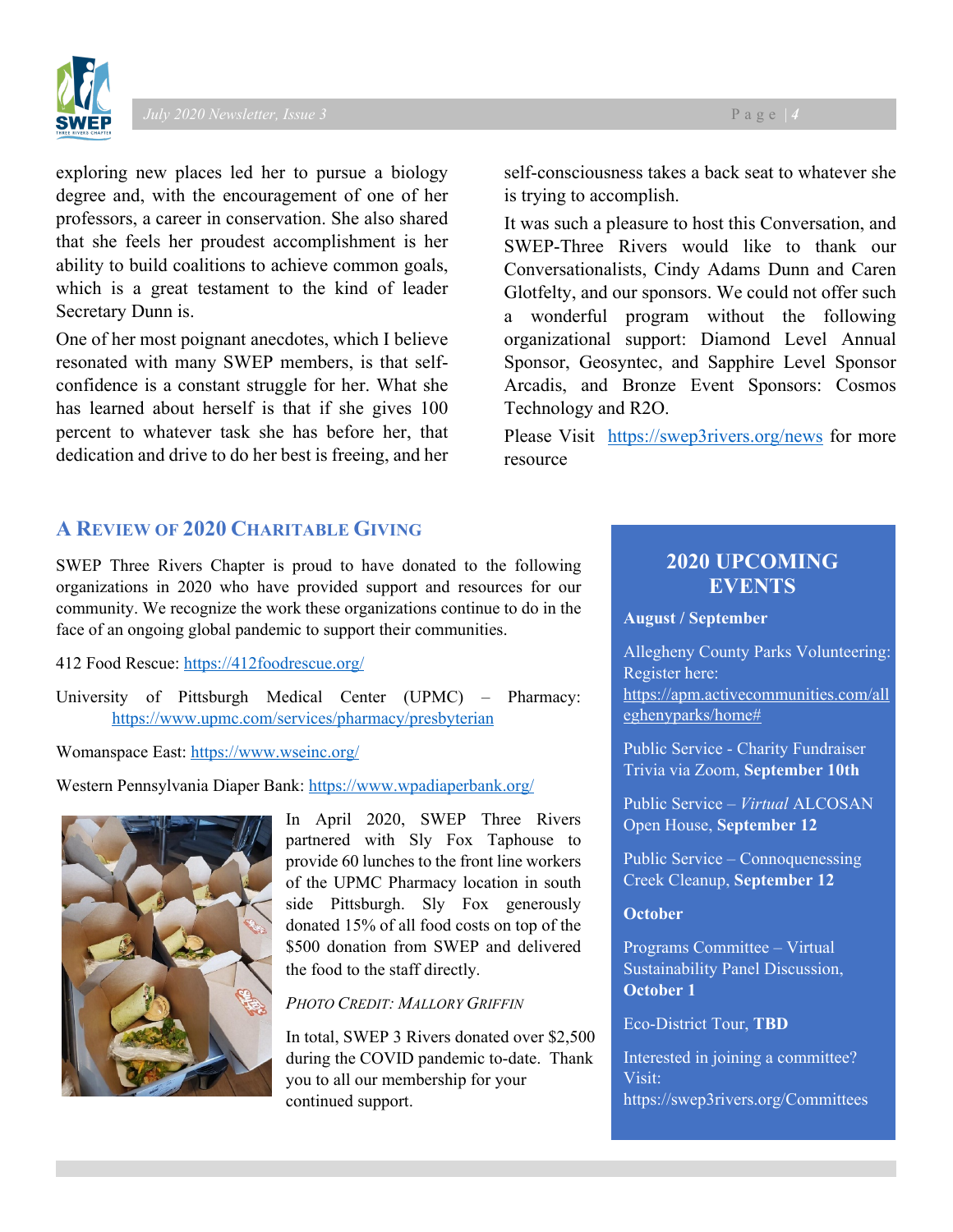

# **MEET A MEMBER: RAMA RAJENDRA PANDKAR**

Rama is an engineer with Geosyntec Consultants in Pittsburgh. Read on to learn more about Rama and be sure to say hi at our next SWEP event!

## **What do you find exciting or challenging about your job?**

I really enjoy working on variety of projects and learning something new every day. It can be a small thing like interesting tricks while working in AutoCAD or may be complex tasks involving design of water/wastewater treatment plant processes. Being a budding Environmental



Engineer, this field offers me a satisfying chance to make a difference in the public's everyday lives through the improvement of infrastructure.

# **What aspect of your education have you found most important in your career?**

Curiosity and perseverance in the face of challenging projects have helped me to come out of my comfort zone and think out of the box to find solutions to engineering problems. Moreover, I also realized the importance of communicating clearly through written and spoken words in day-to-day tasks.

# **What is your favorite Pittsburgh attraction and why?**

My all-time favorite place is Phipps Conservatory and Botanical Gardens. Every time it amazes me to see how it is amongst the most energy-efficient buildings that create their own energy and captures all the sanitary water and storm and treats it on site.

## **Tell us about a woman who inspires you.**

The person who inspires me the most is Savitribai Phule. She was the first to set up girl's school in India back in 1848 and worked to end gender and caste-based discrimination. She was the real iron lady who holds the courage to fight for the girl's education and all forms of social prejudices.

## **Have you learned any unexpected lessons since beginning your career?**

Don't ever afraid to ask questions or make mistakes. I believing learning is unending process and one should never hesitate to try out new things. My boss and colleagues have always been very supportive and motivating to help me grow in my career

# **DIAMOND LEVEL ANNUAL SPONSOR SPOTLIGHT – GEOSYNTEC CONSULTANTS, INC.**

Geosyntec Consultants, Inc. (Geosyntec) is a specialized consulting and engineering firm that works with private and public sector clients to address new ventures and complex problems involving the environment, natural resources, and civil infrastructure. Geosyntec has over 1,500 employees worldwide, including engineers, geologists, scientists, and other technical and project staff located in more than 85 offices throughout the United States, Canada, Europe, and Australia. Our Pittsburgh, PA office was started in 2012 and since has grown to provide a wide range of remediation, environmental management, geotechnical, and process engineering services.

Our Pittsburgh office is home to Geosyntec's Process Engineering Design Center, which provides water and wastewater engineering services to public and private sector clients not only locally, but also across our company's international territory. We provide a full range of water and wastewater consulting engineering